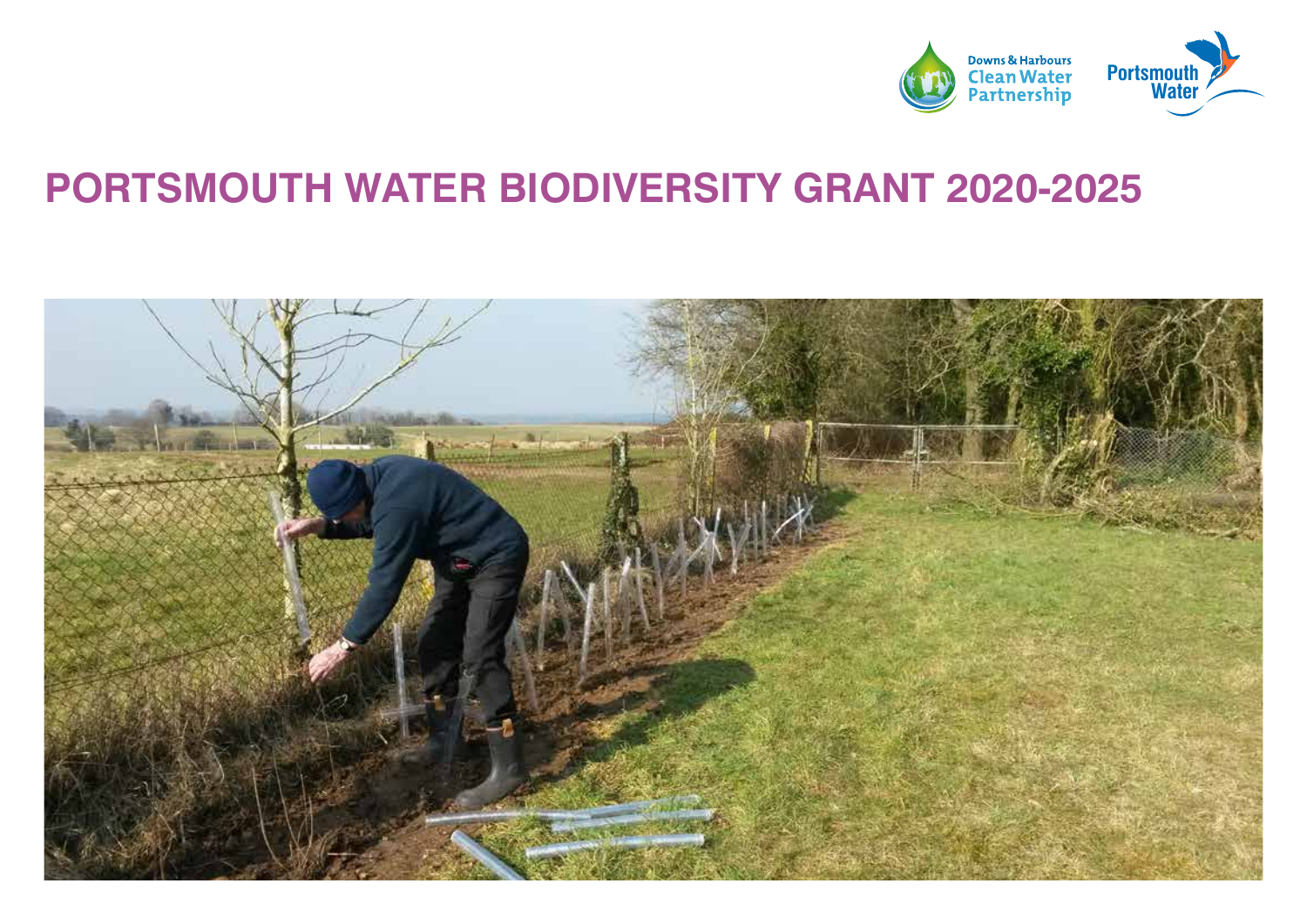### **PORTSMOUTH WATER BIODIVERSITY GRANT 2020-2025**

Portsmouth Water as part of its ongoing environmental commitments is offering a grant scheme from 2020- 2025 for environmental improvements. The biodiversity fund is to the value of £250,000 (£50,000 per annum over 5 years).

#### **SMALL GRANT SCHEME**

We are offering a small grant scheme for single payment up to £1,000 for projects (total funds available each year is £5,000).

#### **LARGE GRANT SCHEME**

We are offering a large grant scheme for single payments between £1,000 and £10,000 for projects (total funds available each year is £45,000).

We will strongly support applications where match funding is available from other stakeholders including volunteer input.

Application will NOT be accepted for work that has already received other funding i.e. double funding

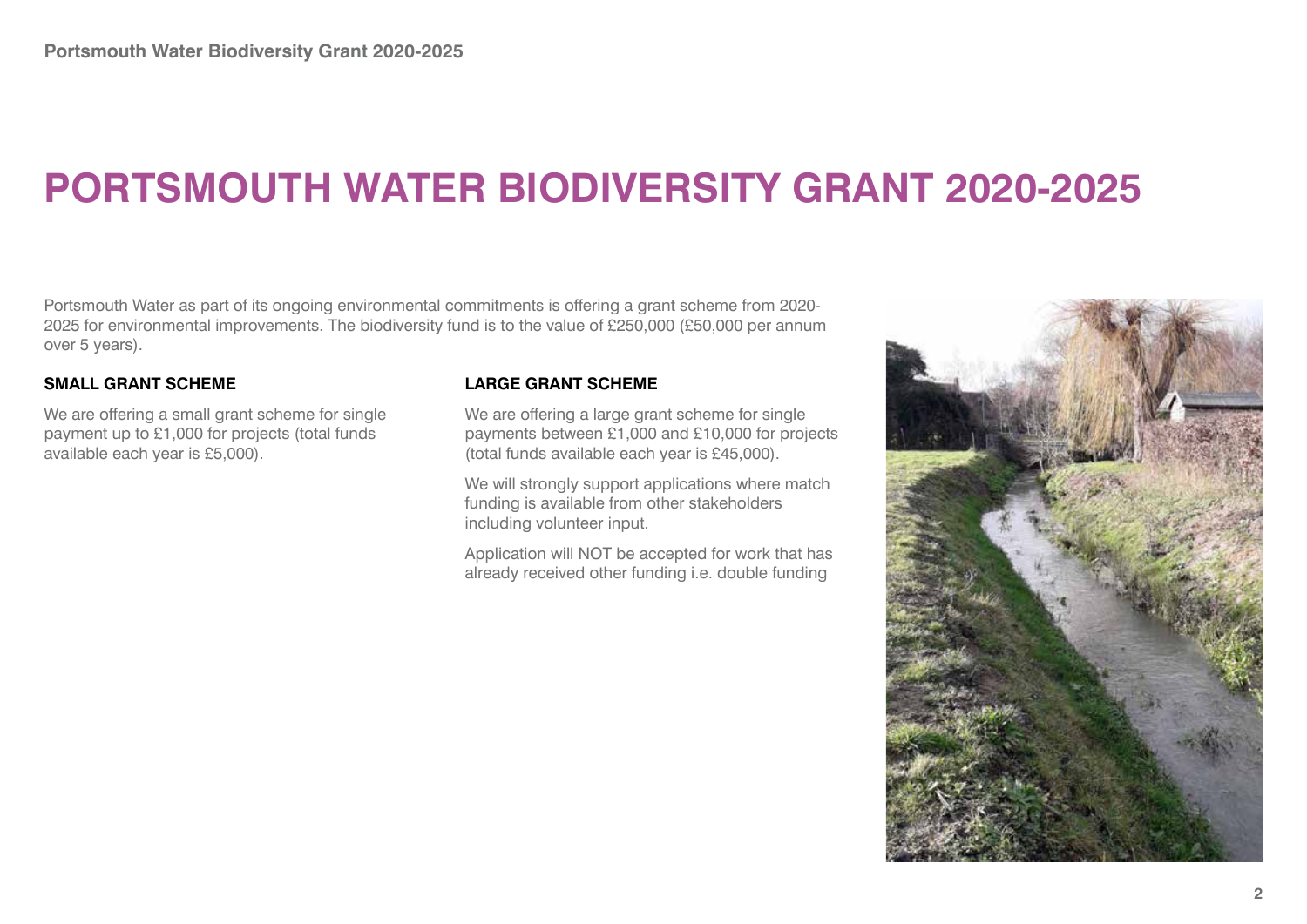#### **FUNDING IS AVAILABLE FOR:-**



The main aim of the grant scheme is to enhance the habitat network surrounding Portsmouth Water land.

The fund will cover:

- Biodiversity and habitat improvements e.g. re coppicing woodland, wetland creation
- Invasive non-native species control e.g. Himalayan Balsam control to reduce bank erosion
- Species and habitat survey projects e.g. invertebrate survey of grassland
- Equipment to carry out knowledge enhancement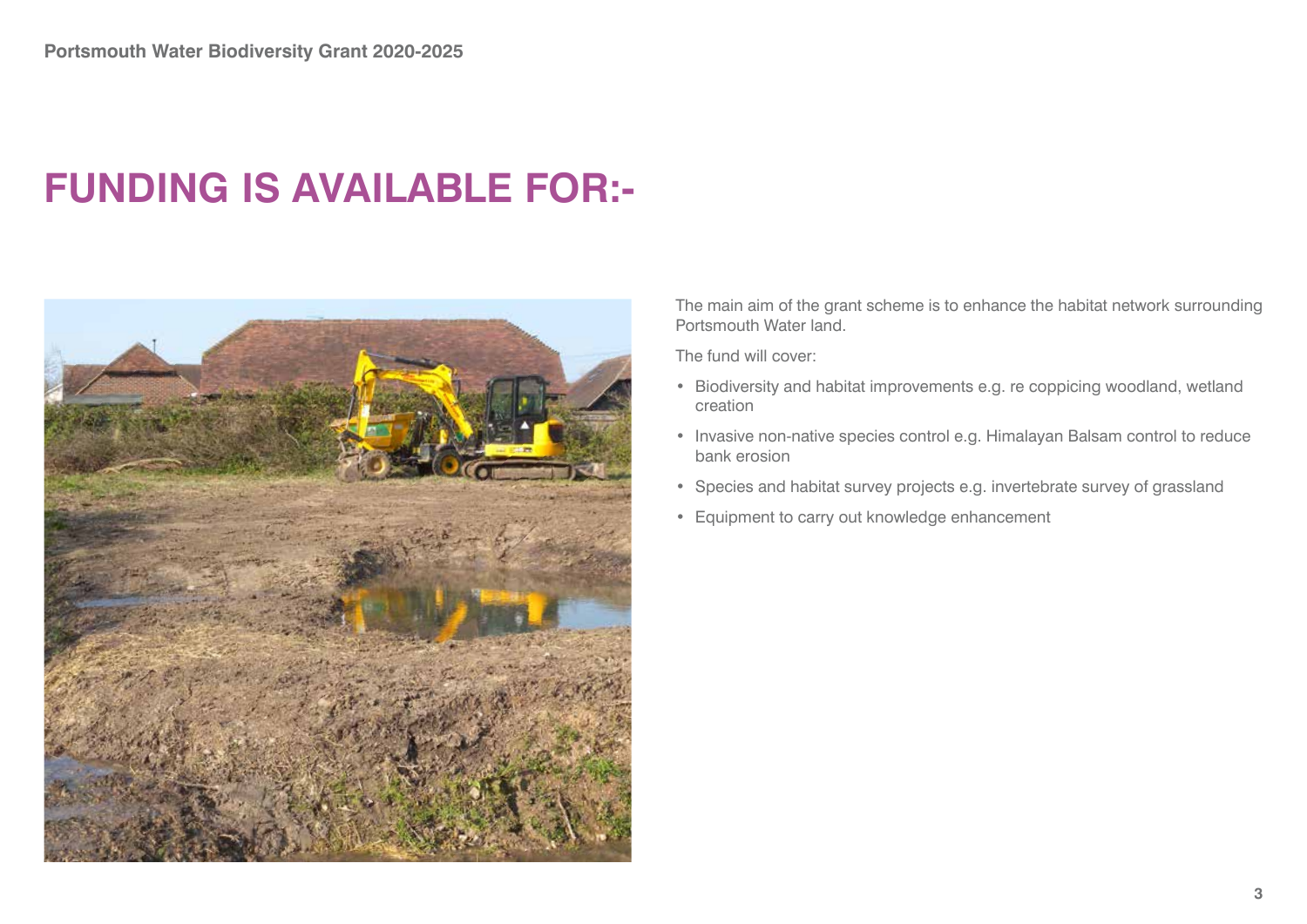# **WHO CAN APPLY?**

- Constituted not for profit groups with an associated bank account into which funds can be transferred.
- Local Authority Countryside Departments including South Downs National Park
- Portsmouth Water

Applications will be open from 9th May to the 26th June 2022.

Applications will be evaluated in August.

Grants will be awarded by October.

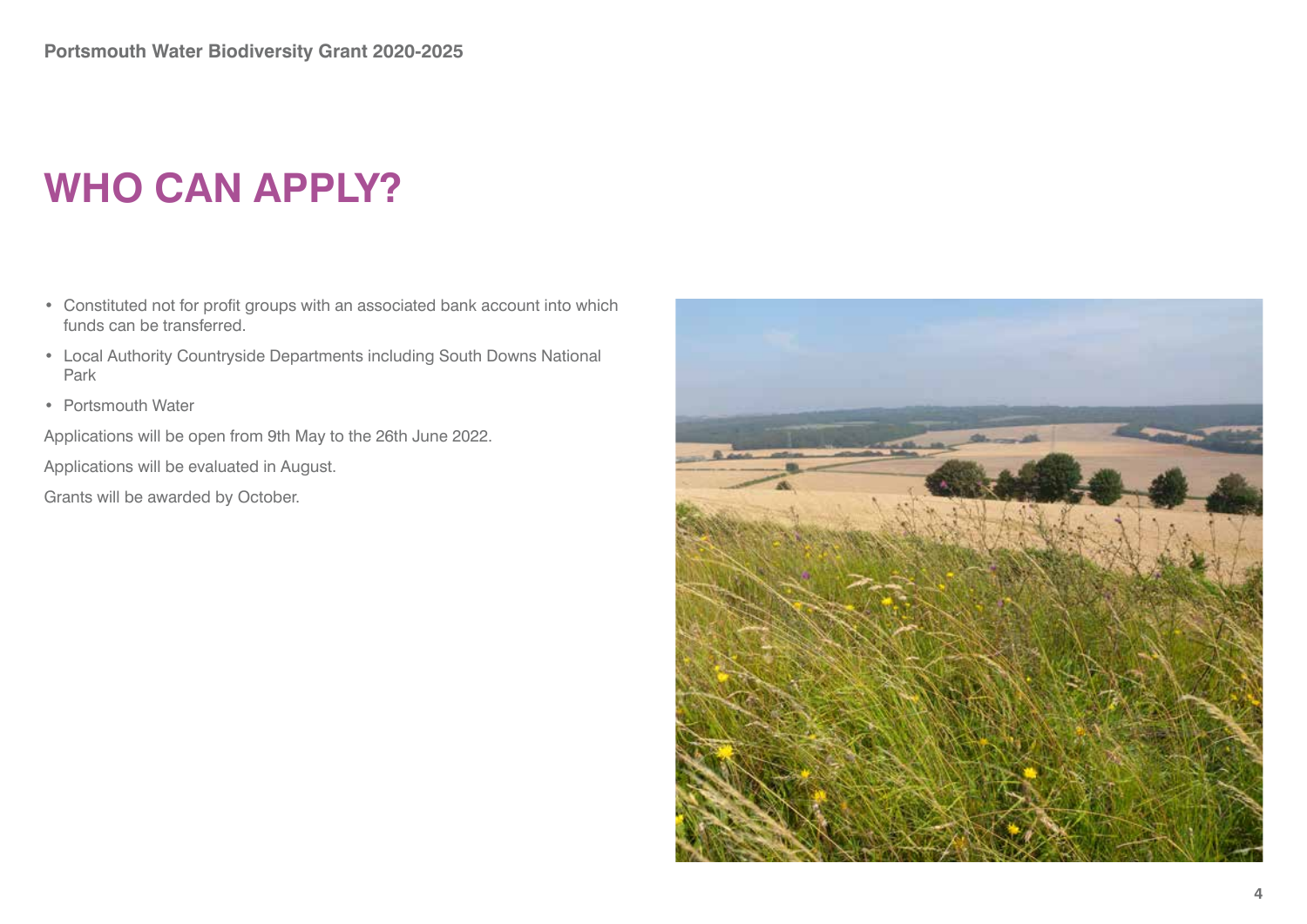### **APPLICATION REQUIREMENTS**



- Completed application form
- A map of the project location
- Photographs of the location
- A CV with 2 references
- A copy of the organisations constitution

The submission of a valid application does not guarantee funding.

A maximum of 5 projects may be entered by any one applicant each year.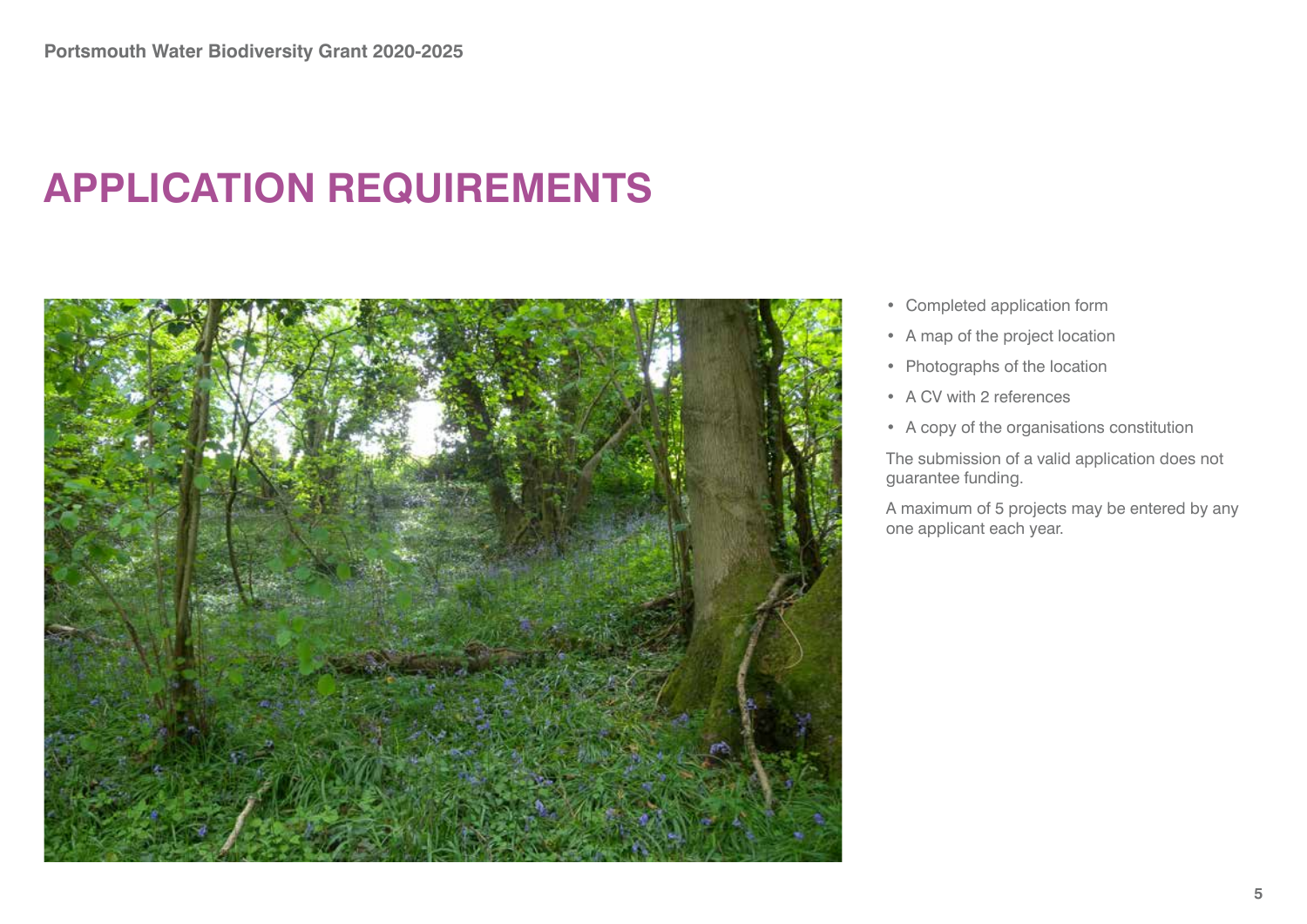## **APPLICATIONS ASSESSMENT**

Applications will be assessed by the following criteria:

- Is the project in the Portsmouth Water operational area?
- Is the amount requested within the grant limits?
- Does the project align with the grants main aim?
- What biodiversity outcomes does the project have?
- Has the partner demonstrated the capacity to deliver the project?
- Does the proposal demonstrate value for money?
- If the project requires land owner permissions have these been sought?
- Does the proposal clearly identify risks?
- Does the applicant have credibility to ensure that the project is implemented in accordance with H&S?

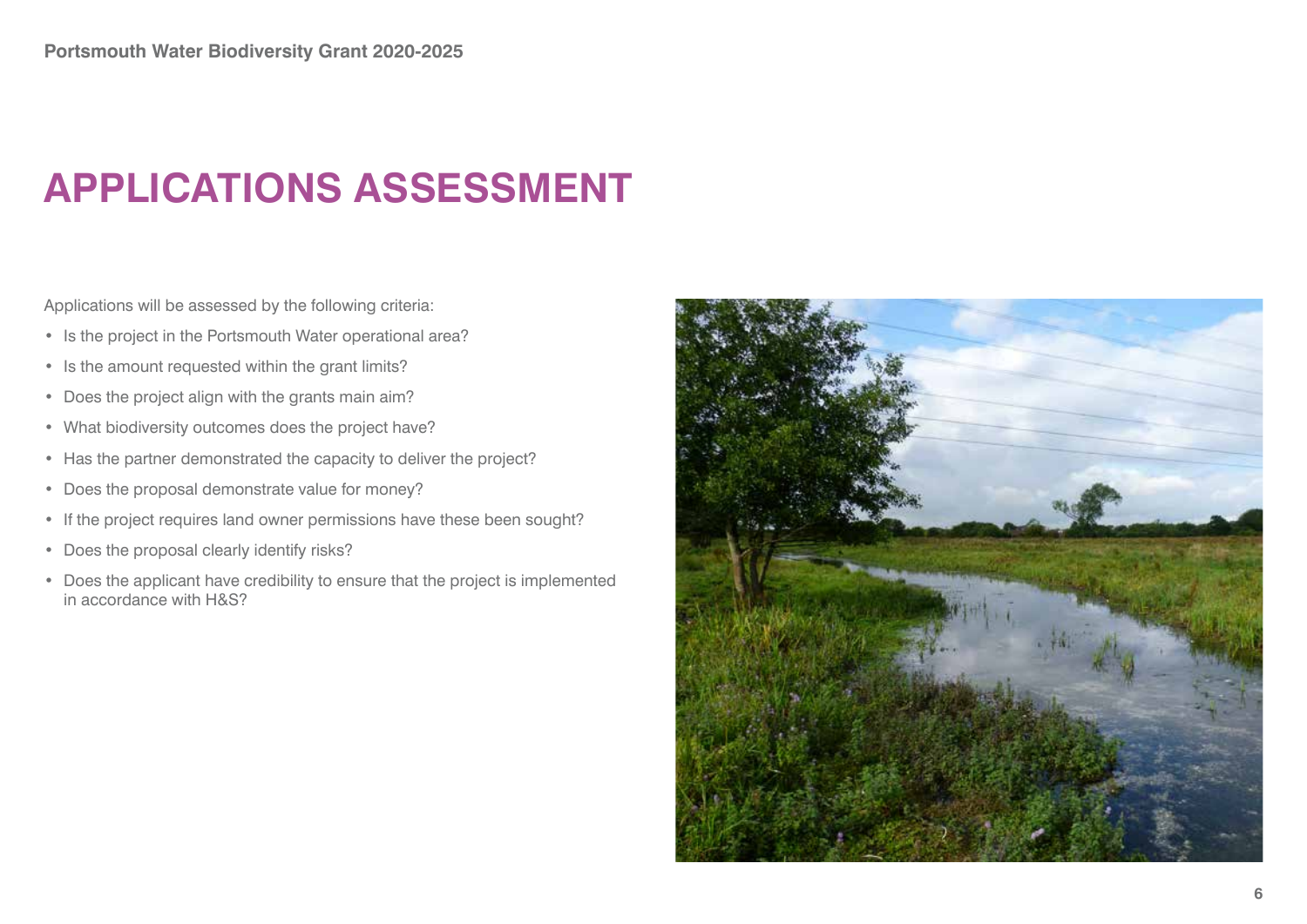## **PARTNERSHIP REQUIREMENTS**



- All work must comply with relevant environmental legislation and have the appropriate planning permissions and permits. Projects must be completed within 18months of the grant award letter and the projects will be expected to have a benefit lasting 5 years or more.
- The production a short final report including before and after photos, accounts and how objectives have been met to be submitted within 1 month of project completion. Once this has been received the final part of the funding (15% of total grant awarded) will be paid.
- Regular updates required on agreed criteria. Timeframe to be agreed on a case by case basis.
- Any publicity for the project must acknowledge the support of Portsmouth Water.
- The grant recipient will work with Portsmouth water to publicise the award and benefits that it has delivered.
- Any species records from the project to go to the local biodiversity record centre.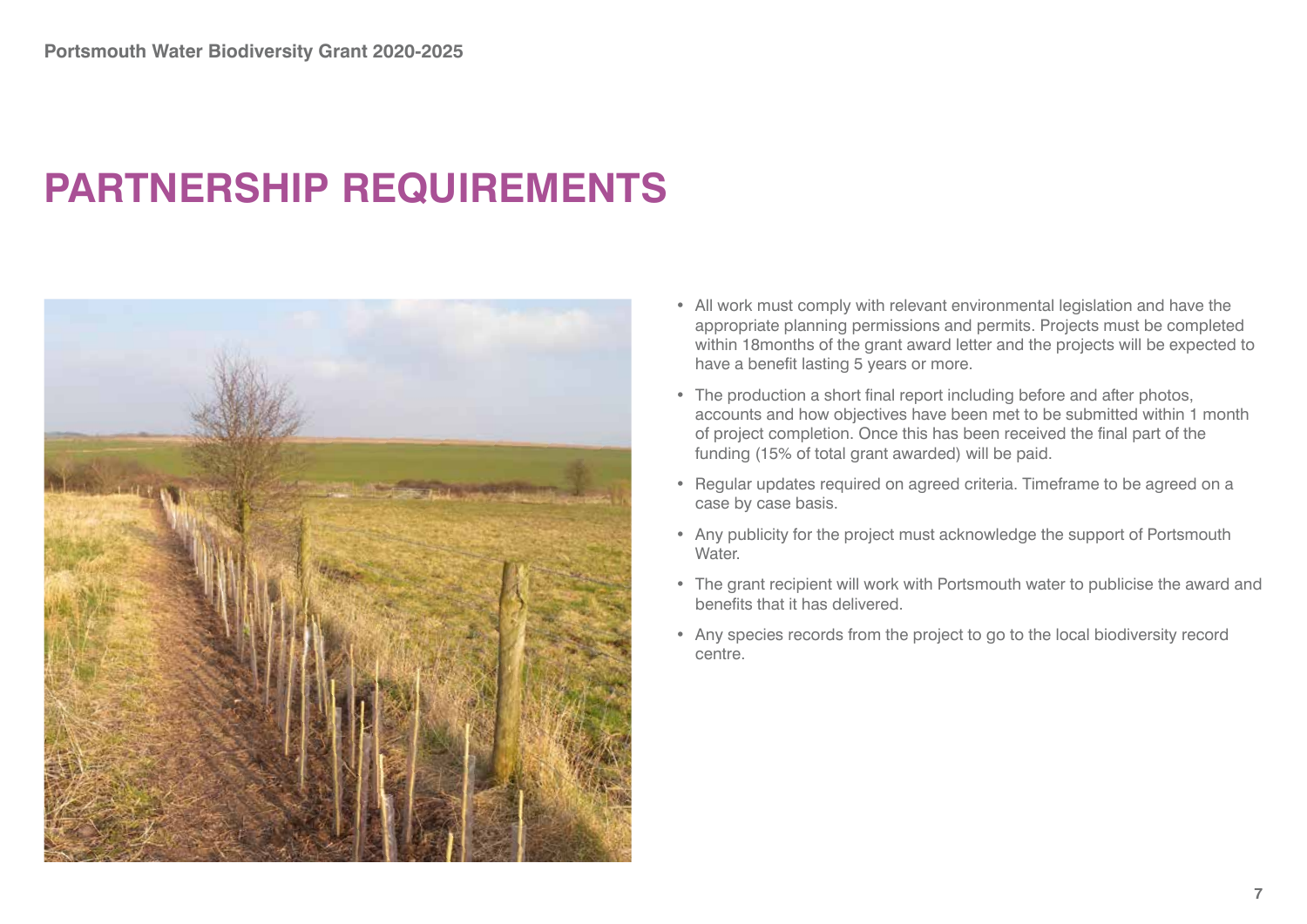# **PROJECT GOVERNANCE**

- Small grant applications that meet the requirements will be reviewed by Portsmouth Water.
- Large grant applications that meet the requirements will be reviewed by the independent stakeholders' panel who will provide comments and recommendations on projects. The group will meet in early September each year to award successful applicants. This panel is being set up under the Downs & Harbours Clean Water Partnership as the Biodiversity Steering Group.
- The members of the Biodiversity Steering group consist of; South Downs National Park (SDNP), Environment Agency, Hampshire Wildlife Trust, Sussex Wildlife Trust and Portsmouth Water (5 in total).
- Awarding of project funding will be confirmed by the Downs & Harbours Clean Water Partnership Biodiversity Steering Group.
- A successful applicant will sign a letter of agreement and be solely responsible for the project delivery.
- The successful applicant will be responsible for attaining all permissions and consents, and be legally responsible for all risks associated with the project.
- All applicants will be contacted by December on whether they are successful or not.

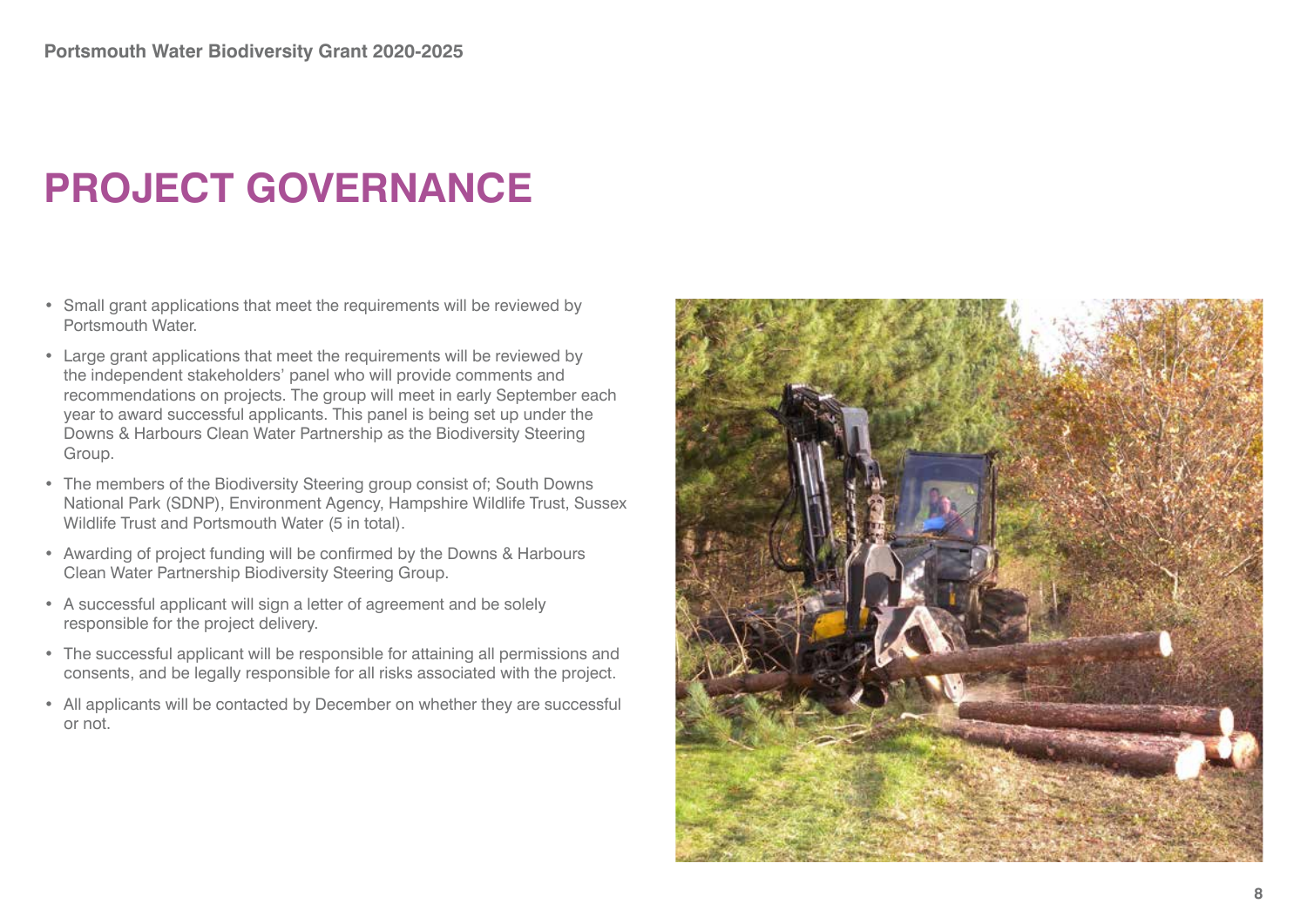# **DATA PROTECTION POLICY**

The data and documentation collected as part of your application will be held securely and will be processed at all times in accordance with the Data Protection Act 2018.

Your application and accompanying documents will be held electronically within Portsmouth Water's Catchment Management team and only those who require access to the data will be able to process this. If you submit your application by post, the application form and accompanying documents will be scanned and the hardcopy documents securely destroyed.

Your application may be shared with the necessary Steering Groups as is required by governance and detailed within this booklet.

Successful applications will be held until 2030 and unsuccessful applications will be held until 2025 as per the required and recommended timescales.

The contact details provided will be used to confirm if your application has been successful or unsuccessful.